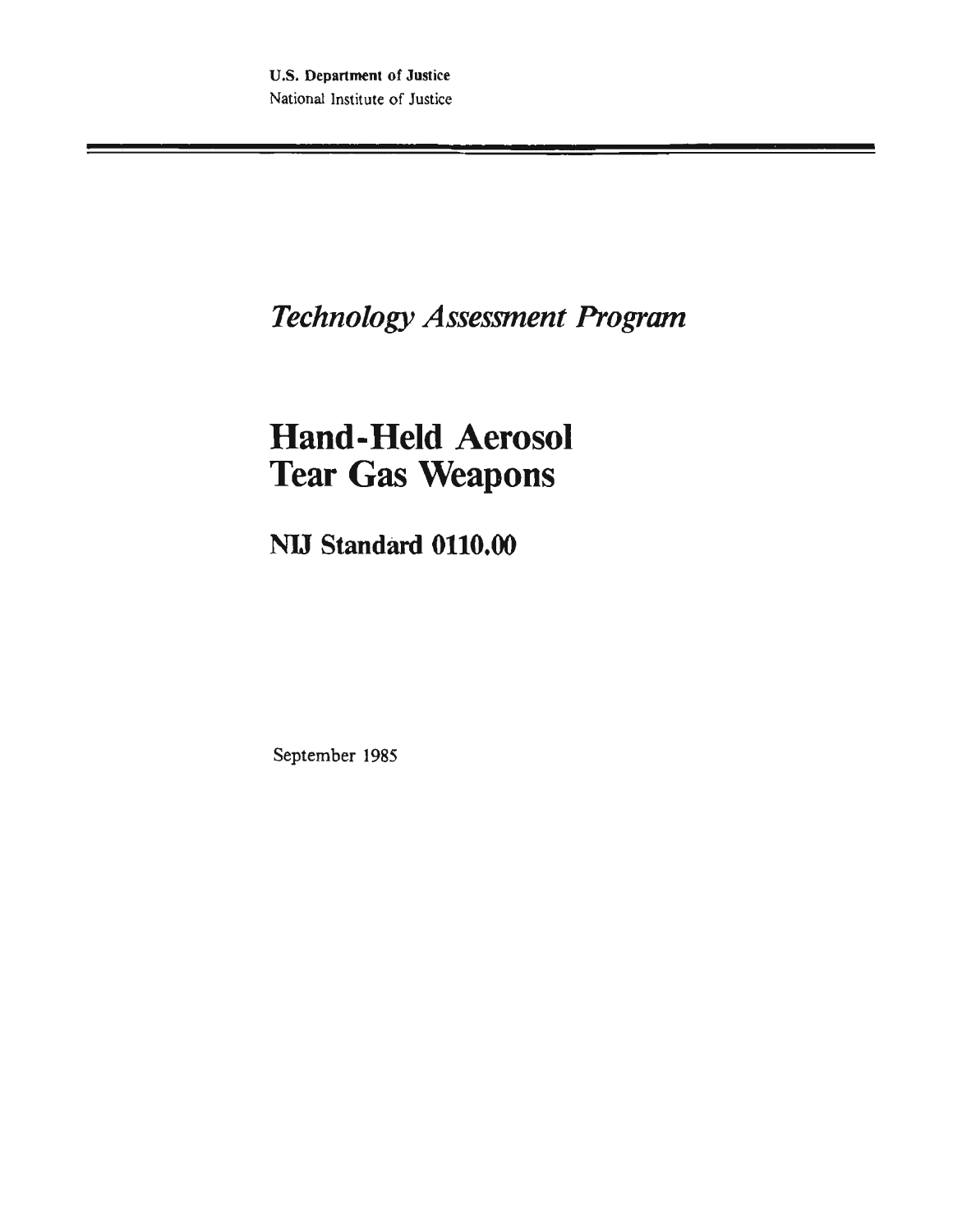#### **ABOUT THE TECHNOLOGY ASSESSMENT PROGRAM**

The Technology Assessment Program is sponsored by the Office of Development, Testing, and Dissemination of the National Institute of Justice ( $NI<sup>3</sup>$  U.S. Department of Justice. The program responds to the mandate of the Justice System Improvement Act of 1979, which created NIJ and directed it to encourage research and development to improve the criminal justice system and to disseminate the results to Federal, State, and local agencies.

The Technology Assessment Program is an applied research effort that determines the technological needs of justice system agencies, sets minimum performance standards for specific devices, tests commercially available equipment against those standards, and disseminates the standards and the test results to criminal justice agencies nationwide and internationally.

The program operates through:

The *Technology Assessment Program Advisory Council* (TAPAC) consisting of nationally recognized criminal justice practitioners from Federal, State, and local agencies, which assesses technological needs and sets priorities for research programs and items to be evaluated and tested.

The *Law! Enforcement Standards Laboratory* (LESL) at the National Bureau of Standards, which develops voluntary national performance standards for compliance testing to ensure that individual items of equipment are suitable for use by criminal justice agencies. The standards are based upon laboratory testing and evaluation of representative samples of each item of equipment to determine the key attributes, develop test methods, and establish minimum performance requirements for each essential attribute. In addition to the highly technical standards, LESL also produces user guides that explain in nontechnical terms the capabilities of available equipment.

The *Technology Assessment Program Information Center* (TAPIC) operated by the International Association of Chiefs of Police (IACP), which supervises a national compliance testing program conducted by independent agencies. The standards developed by LESL serve as performance benchmarks against which commercial equipment is measured. The facilities, personnel, and testing capabilities of the independent laboratories are evaluated by LESL prior to testing each item of equipment, and LESL helps the Information Center staff review and analyze data. Test results are published in Consumer Product Reports designed to help justice system procurement officials make informed purchasing decisions.

Publications issued by the National Institute of Justice, including those of the Technology Assessment Program, are available from the National Criminal Justice Reference Service (NCJRS), which serves as a central information and reference source for the Nation's criminal justice community. For further information, or to register with NCJRS, write to the National Institute of Justice, National Criminal Justice Reference Service, Washington, DC 20531.

> James K. Stewart, Director National lnstitute of Justice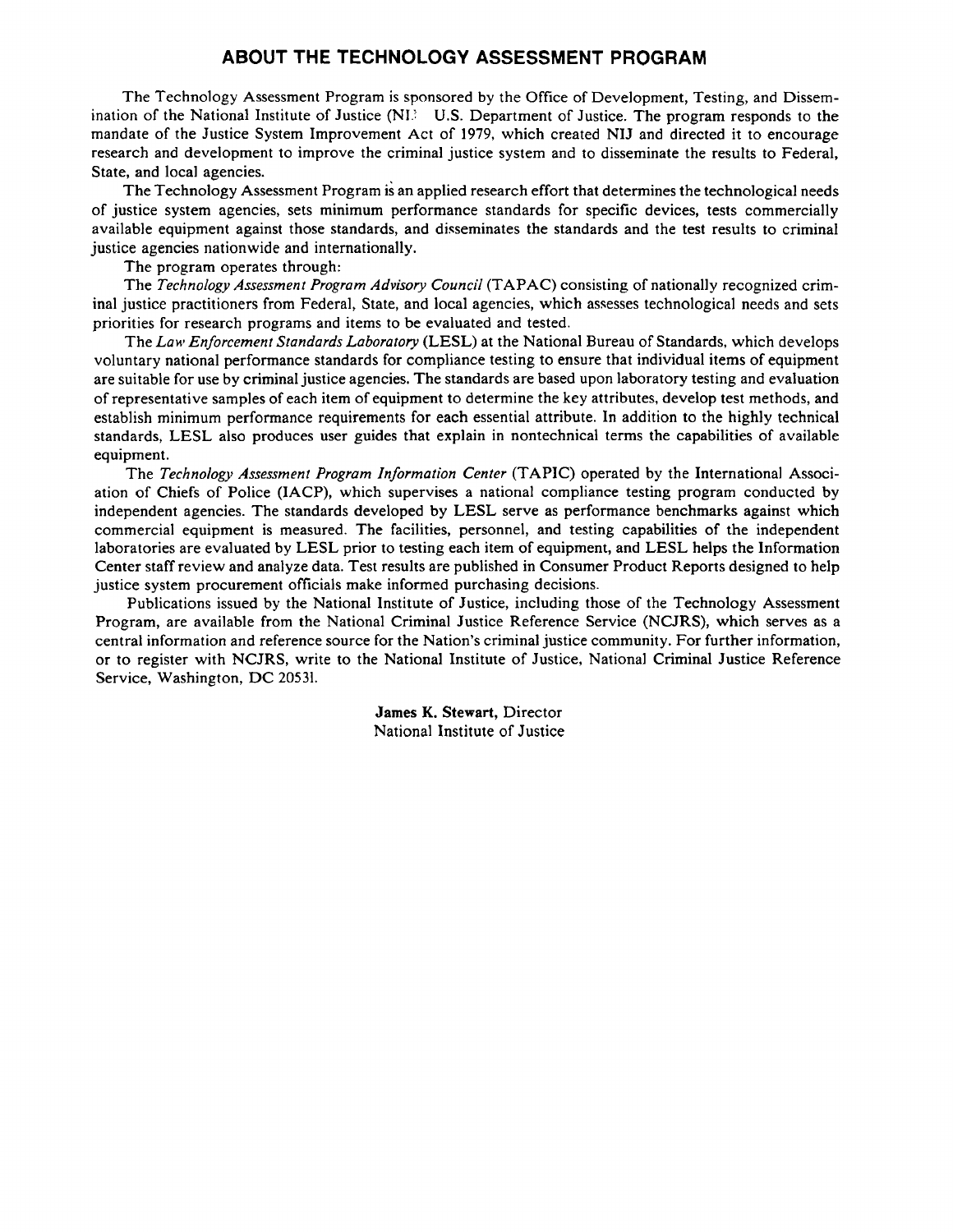## **U.S. DEPARTMENT OF JUSTICE National Institute of Justice**

**James K. Stewart, Director** 

#### **ACKNOWLEDGMENTS**

**This** standard **was** formulated by the **Law** Enforcement Standards Laboratory (LESL) of the National Bureau of Standards under the direction of Ronald C. Dobbyn and Ralph Gorden. Jr., successive Program Managers for Protective Equipment, and Lawrence K. Eliason, Chief of **LESL.**Technical research **was** performed by C. J. Schneider of Calspan Corporation, BufTalo, NY. The standard **was** written by **D.**C. Bccker with assistance in editing and copy preparation from K. L. Bernard and T. **W. &ck,** s!l of **Calspan,**and revised by Paul H. Krupenie of **LESL**with technical advice from **B.**Cadoff of the NBS **Gas** and Pnrticulate Science Division. **The** standard **has bem** reviewed and approved by the Technology Assessment Program Advisory Council and adopted by the International Association of Chiefs of Police (IACP) as an IACP standard.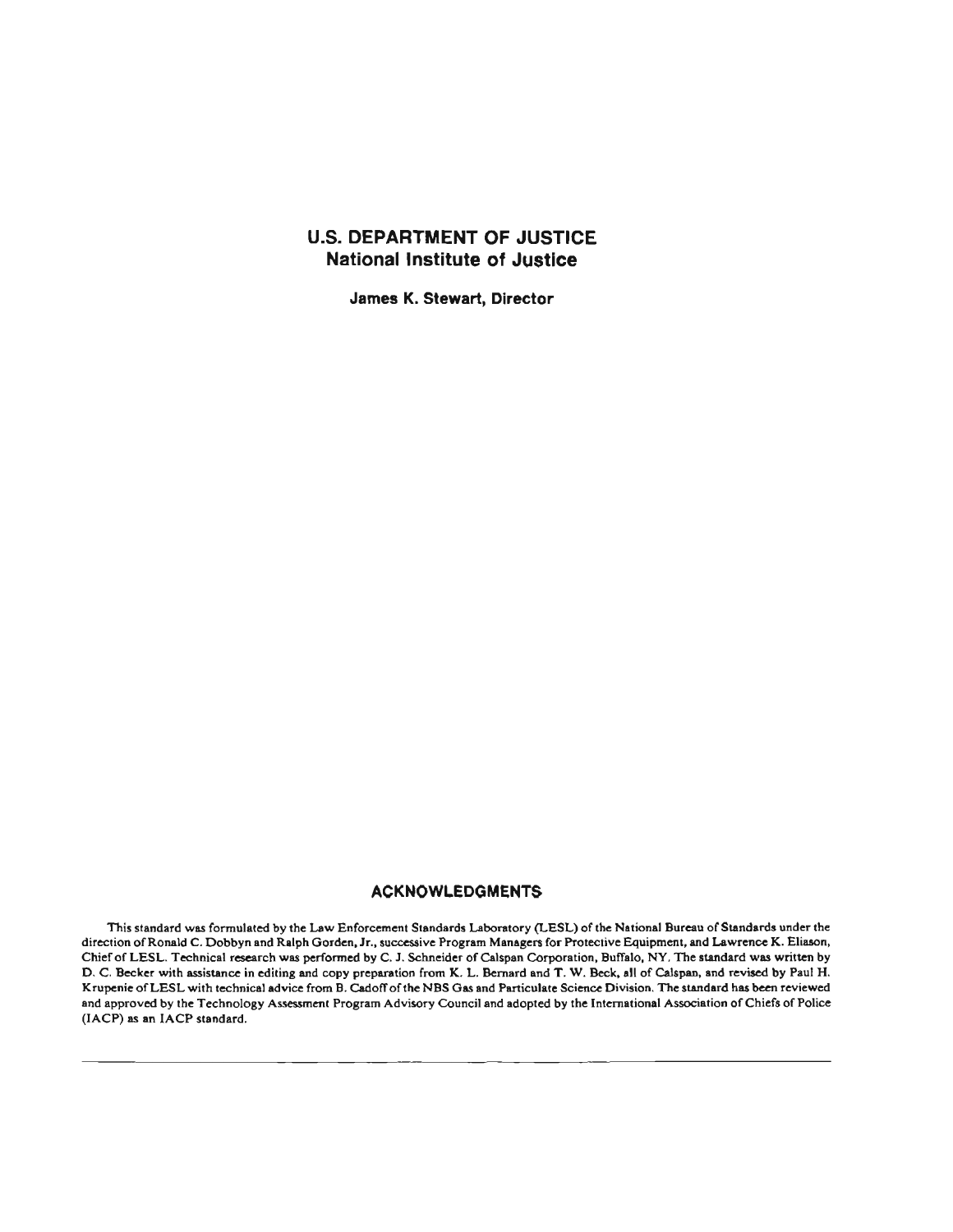#### **FOREWORD**

This document, NIJ Standard-01 10.00, Hand-Held Aerosol Tear Gas Weapons, is an equipment standard developed by the Law Enforcement Standards Laboratory of the National Bureau of Standards. It is produced as part of the Technology Assessment Program of the National Institute of Justice. A brief description of the program appears on the inside front cover.

This standard is a technical document that specifies performance and other requirements equipment should qeet to satisfy the needs of criminal justice agencies for high quality service. Purchasers **can** use the test methods described in this standard themselves to determine whether **i** particular piece of equipment meets the essential requirements, or they may have the tests conducted on their behalf by a qualified testing laboratory. Procurement officials may also refer to this standard in their purchasing documents and require that equipment offered for purchase meet the requirements. Compliance with the requirements of the standard may be attested to by an independent laboratory or guaranteed by the vendor.

Because this NIJ standard is designed as a procurement aid, it is necessarily highly technical. For those who seek general guidance concerning the selection and application of law enforcement equipment, user guides have also been published. The guides explain in nontechnical language how to select equipment capable of the performance required by an agency.

NIJ standards are subjected to continuing review. Technical comments and recommended revisions are welcome. Please send suggestions to the Program Manager for Standards, National Institute of Justice, U.S. Department of Justice, Washington, DC 20531.

Before citing this or any other NIJ standard in a contract document, users should verify that the most recent edition of the standard is used. Write to: Chief, Law Enforcement Standards Laboratory, National Bureau of Standards, Gaithersburg, MD 20899.

> Lester D. Shubin Program Manager for Standards National Institute of Justice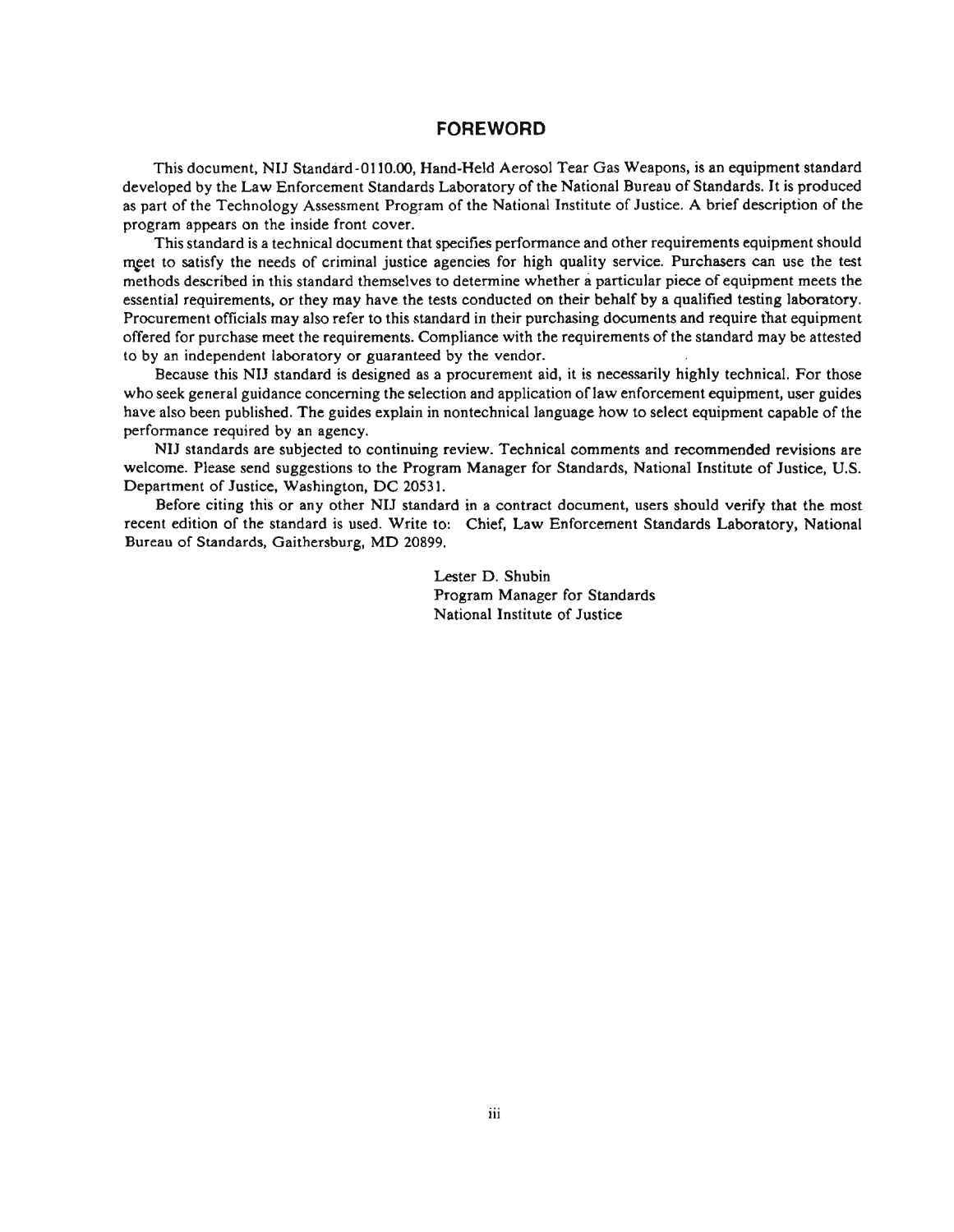## **NIJ STANDARD FOR HAND-HELD AEROSOL TEAR GAS WEAPONS**

## **CONTENTS**

|                |      |                                                | Page           |  |  |
|----------------|------|------------------------------------------------|----------------|--|--|
|                |      |                                                | iii            |  |  |
| 1.             |      |                                                |                |  |  |
| 2.             |      |                                                |                |  |  |
| 3.             |      |                                                |                |  |  |
| 4.             |      |                                                |                |  |  |
|                | 4.1  |                                                | $\overline{2}$ |  |  |
|                | 4.2  |                                                | 2              |  |  |
|                | 4.3  |                                                | 3              |  |  |
|                | 44   |                                                | 3              |  |  |
|                | 4.5  |                                                | 3              |  |  |
|                | 4.6  |                                                |                |  |  |
|                | 4.7  |                                                |                |  |  |
|                | 4.8  |                                                |                |  |  |
|                | 4.9  |                                                |                |  |  |
|                | 4.10 | Separable Housing Devices-Special Requirements |                |  |  |
| 5 <sub>1</sub> |      |                                                |                |  |  |
|                | 5.1  |                                                |                |  |  |
|                | 5.2  |                                                |                |  |  |
|                | 5.3  |                                                |                |  |  |
|                | 5.4  |                                                |                |  |  |
|                | 5.5  |                                                | 5              |  |  |
|                | 5.6  |                                                | 5              |  |  |
|                | 5.7  |                                                |                |  |  |
|                | 5.8  |                                                | 6              |  |  |
|                | 5.9  |                                                | ۹              |  |  |
|                | 5.10 |                                                | 9              |  |  |
|                |      |                                                | 9              |  |  |
|                |      |                                                | 10             |  |  |
|                |      |                                                |                |  |  |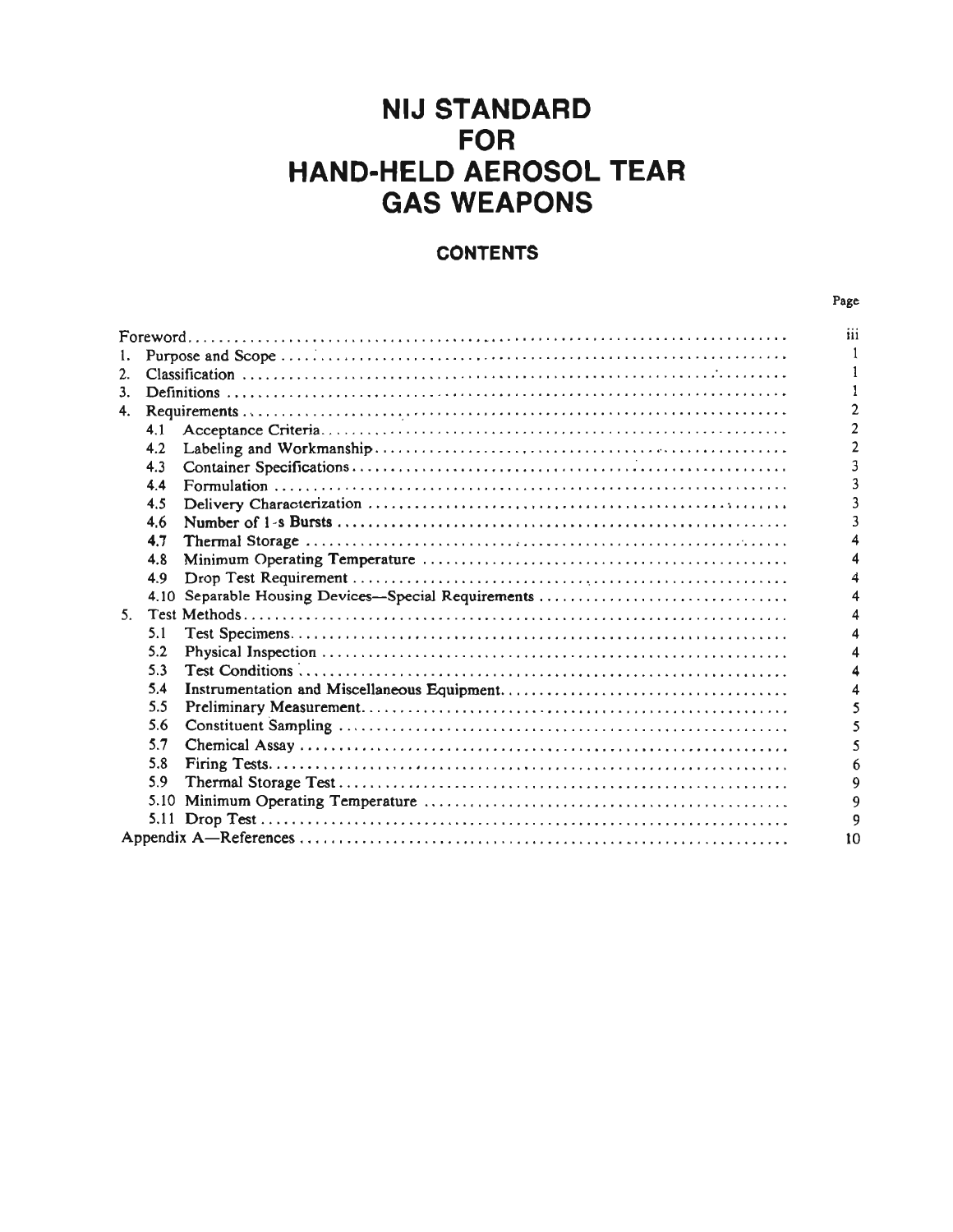#### **COMMONLY USED SYMBOLS AND ABBREVIATIONS**

| ampere               | н          | henry               | nm                                                    | nanometer                                  |
|----------------------|------------|---------------------|-------------------------------------------------------|--------------------------------------------|
| alternating current  | h          | hour                | No.                                                   | number                                     |
| amplitude modulation | hf         |                     |                                                       | outside diameter                           |
| candela              | Hz         |                     | Ω                                                     | ohm                                        |
| centimeter           | i.d.       | inside diameter     |                                                       | page                                       |
| chemically pure      | in         | inch                |                                                       | pascal                                     |
| cycle per second     | ir         | infrared            |                                                       | probable error                             |
| day                  |            | joule               |                                                       | pages                                      |
| decibel              | L          | lambert             |                                                       | part per million                           |
| direct current       | L          | liter               |                                                       | quart                                      |
| degree Celsius       | lЪ         | pound               | rad                                                   | radian                                     |
| degree Fahrenheit    | <b>lbf</b> | pound-force         | rf                                                    | radio frequency                            |
| diameter             | lbf in     | pound-force inch    | rh                                                    | relative humidity                          |
| electromotive force  | lm         | lumen               | S                                                     | second                                     |
| equation             | ln.        | logarithm (natural) | SD                                                    | standard deviation                         |
| farad                | log        |                     | sec.                                                  | section                                    |
| footcandle           | M          | molar               | <b>SWR</b>                                            | standing wave ratio                        |
| figure               | m          | meter               | uhf                                                   | ultrahigh frequency                        |
| frequency modulation | min        | minute              | uv                                                    | ultraviolet                                |
| foot                 | mm         | millimeter          | v                                                     | volt                                       |
| foot per second      | mph        | mile per hour       | vhf                                                   | very high frequency                        |
| acceleration         | m/s        | meter per second    | W                                                     | watt                                       |
| gram                 | N          | newton              | λ                                                     | wavelength                                 |
| grain                | N·m        | newton meter        | wt                                                    | weight                                     |
|                      |            |                     | high frequency<br>hertz $(c/s)$<br>logarithm (common) | o.d.<br>p.<br>Pa<br>рe<br>pp.<br>ppm<br>qt |

 $area=unit^2$  (e.g.,  $ft^2$ ,  $in^2$ , etc.); volume=unit<sup>3</sup> (e.g.,  $ft^3$ ,  $m^3$ , etc.)

#### **PREFIXES**

| d | deci $(10^{-1})$  | da | deka(10)         |
|---|-------------------|----|------------------|
| c | centi $(10^{-2})$ | h  | hecto $(10^2)$   |
| m | milli $(10^{-3})$ | k  | kilo $(10^3)$    |
| μ | micro $(10^{-6})$ | M  | mega $(10^6)$    |
| n | nano $(10^{-9})$  | G  | giga $(10^9)$    |
| D | pico $(10^{-12})$ | т  | tera $(10^{12})$ |

#### **COMMON CONVERSIONS (See ASTM E380)**

| $ft/s \times 0.3048000 = m/s$ |
|-------------------------------|
| $ft \times 0.3048 = m$        |
| ft-lbf $\times$ 1.355818=J    |
| $gr \times 0.06479891 = g$    |
| $in \times 2.54 = cm$         |
| $kWh \times 3,600,000 = J$    |

 $lb \times 0.4535924 = kg$  $\text{lbf} \times 4.448222 = N$  $lbf/ft \times 14.59390 = N/m$  $1bf\text{-}in \times 0.1129848 = N\text{-}m$  $1bf/in^2 \times 6894.757 = Pa$  $mph \times 1.609344 = km/h$  $q$ t  $\times$  0.9463529 = L

Temperature:  $(T_{F} - 32) \times 5/9 = T_{C}$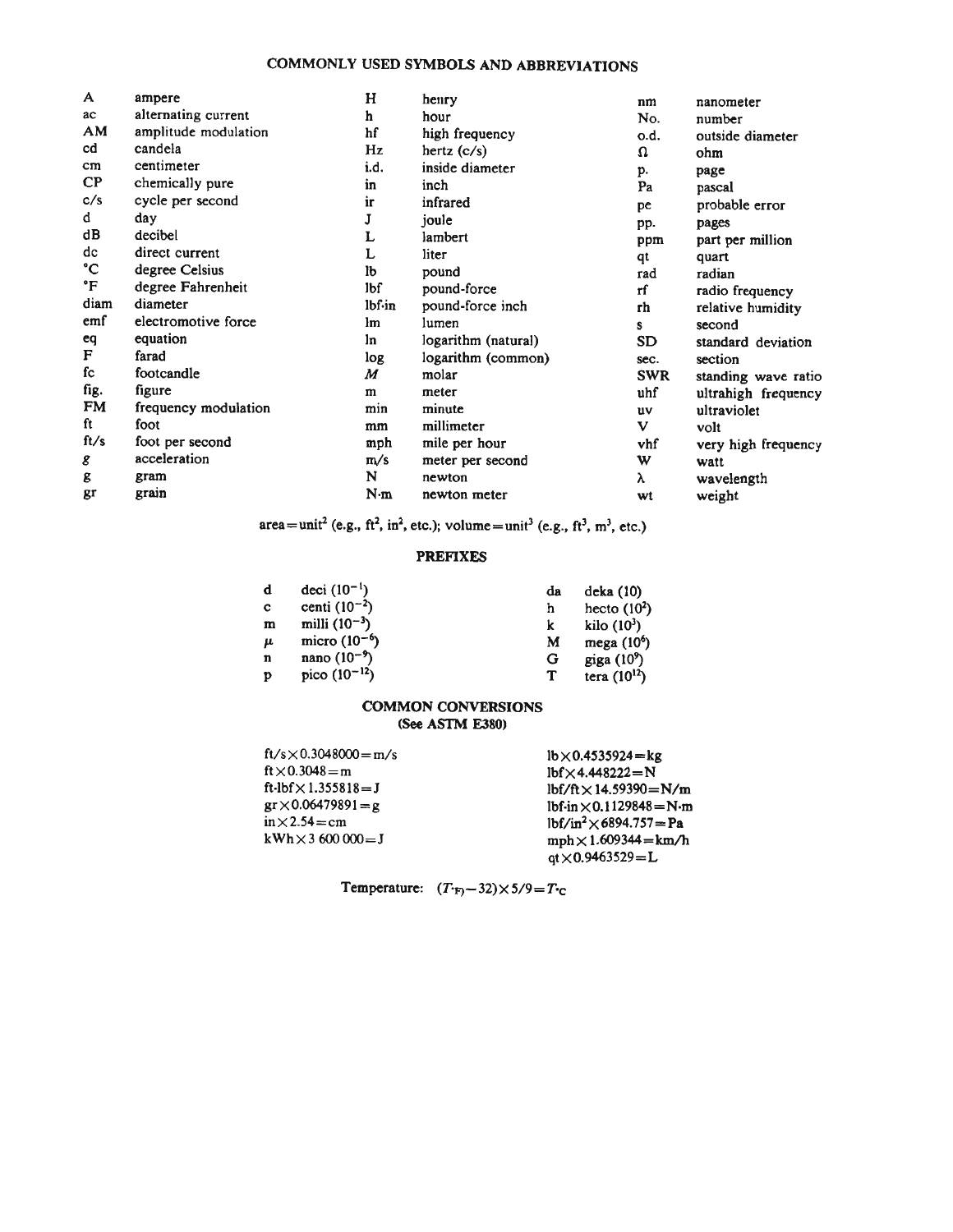## **NIJ STANDARD FOR HAND-HELD TEAR GAS WEAPONS**

#### **1. PURPOSE AND SCOPE**

This standard establishes minimum performance requirements and methods of test, including safety and handling aspects, for hand - held aerosol tear gas (less - than - lethal) weapons used by law enforcement agencies. These devices are used by law enforcement officers to incapacitate or distract one person or several whose behavior must be modified when the situation is not sufficiently dangerous to require the use of a firearm. The scope of this standard is limited to hand-held tear gas weapons that incorporate ortho-chlorobenzylidene malononitrile (CS) or alpha-chloroacetophenone (CN) as the active agent (lacrimator), sprayed from an aerosol dispenser.

#### **2. CLASSIFICATION**

For the purpose of this standard, hand-held aerosol tear gas weapons are classified by the physical characteristics of the material delivery.

#### **2.1 Type I-Coherent Liquid Stream**

A device that delivers a liquid stream from the nozzle, which may become an aerosol, either immediately or after traveling some distance through the air.

#### **2.2 Type Il-Fog**

A device that delivers a very fine aerosol that behaves aerodynamically (i.e., as a cloud, traveling with air currents).

#### **3. DEFINITIONS**

#### **3.1 Active Agent**

The chemical constituent that is the lacrimator in a hand-held tear gas weapon.

### **3.2 Aerosol**

A suspension of fine liquid or solid particles in air or gas, such as fog, mist, or smoke.

#### **3.3 Aerosol Dispenser**

A device in which a substance is packaged under pressure with a gaseous propellant in a container :hat permits release of the substance as an aerosol.

#### **3.4 Inert Ingredients**

The chemical constituents of the hand-held aerosol device that are not reactive in nature.

#### **3.5 Lacrimator**

**A** chemical that is an irritant upon contact with the eyes, causing blinding tears **(CS,**CN).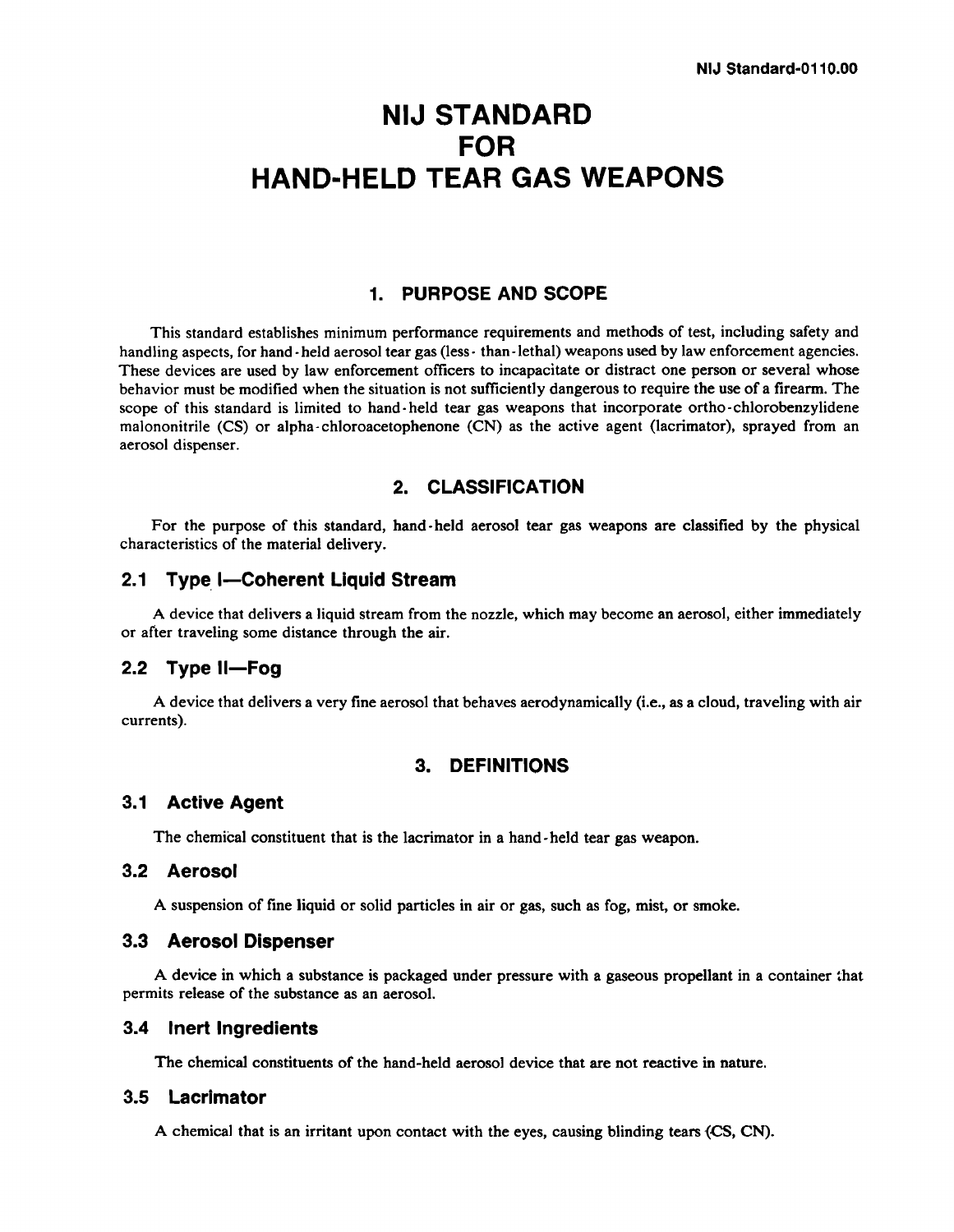## 3.6 Less-than-Lethal

A controlled level of force used **as** an alternative to firearms, not intended to create a high risk of death or permanent injury. A less-than-lethal chemical agent **(e.g.,** tear **gas,** whose active agent is classed as an irritant) is capable of rapidly producing a temporary and fully reversible incapacitating physiological reaction in humans, except under exceptional circumstances. Recovery should be fast and complete when an affected individual is removed from contact with it. No matter how discrete the **use** of an irritant agent is, there always exists **some** risk of injury or of a lethal exposure.

## **3.7 Lot**

The lesser of:

- 1) All units of identical design constituting a single delivery from a manufacturer, all of which are from the same production batch.
- **2)** All units of identical design continuously **produced** by a manufacturer without a change in batch number of agent, carrier, propellant, valve, or container.

## **3.8 Manufacturer**

The manufacturer is the company whose name or brand name appears on the label of the device.

## **3.9 Tear Gas**

See Lacrimator.

## **3.10 Tear Gas Weapon**

**,A**device intended for the propulsion of tear gas from a portable source of supply to or toward an intended target individual or group.

## **4. REQUIREMENTS**

## **4.1 Acceptance Criteria**

A hand-held aerosol tear gas device (hereafter referred to simply as device) shall meet all of the requirements of this standard.

## **4.2 Labeling and Workmanship**

Five of five units selected at random from a lot shall conform to this requirement as determined by section 5.2; i.e., **the** label shall be legible and complete, and workmanship shall conform to standard machine practice.

#### **4.2.1 Minlmum Labeling on Device**

The information supplied to the user by the manufacturer, in the form of legible labeling on the device itself, shall include:

- **I)** Name and/or model number and serial number identifying the device.
- 2) Name and address of the manufacturer, and that of the company that assembled and/or **filled** the device, if other than the manufacturer.
- 3) The generic name of the active agent (CS or CN) with or without its chemical name. If a colored label is used it shall conform to the convention that indicates **agent** identity: **blue** for CS, red for **CN.**
- 4) Net weight in grams.
- 5) An expiration date corresponding to storage life at a maximum of 25 **'C** (77 **'F)** and 95 percent RH, under the assumption that the device will experience no extraordinary vibration or handling.
- 6) The number of 1-s bursts that the device can deliver.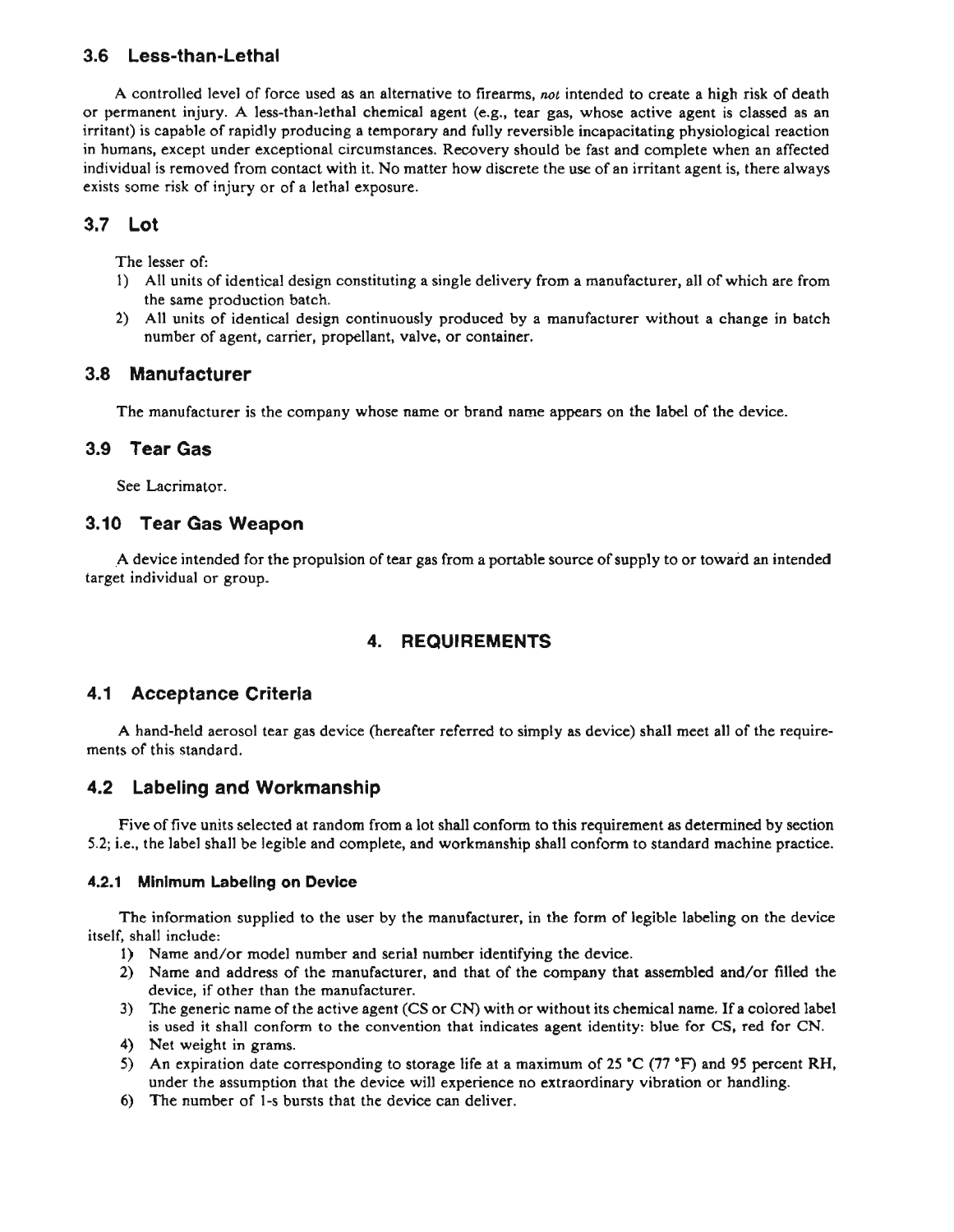#### **4.2.2 Additional Information**

The additional information supplied to the user by the manufacturer, on supplementary printed matter which shall accompany each device, shall include:

- 1) The device classification (i.e., type I or type II) based upon material delivery characterization, and for a device that delivers a coherent liquid stream (type I), range (see sec. 5.8.1) and the impact pattern at 1.5 m (see sec. 5.8.2).
- 2) The name and/or model number identifying the device.
- 3) The name and address of the manufacturer.
- 4) Instructions for use including any cautions to the user.
- 5) Minimum operating temperature.
- 6) First aid information, including instructions such as: Remove exposed individual to fresh air; face into wind with eyes open. Avoid rubbing eyes or scratching irritated skin. If necessary, flush affected body areas with cool water, especially eyes. After removal to fresh air, an incapacitated individual can normally be expected to recover completely in 15 min or so with no medical attention.
- 7) The quantity of active agent in grams and as percent of net weight; tare weight of container in grams; and gross weight in grams.
- 8) The identity of the inert ingredients, both carrier and propellant. The trademarked, generic or chemical name or chemical formula shall be given. Harmless impurities of less than 1 percent each, totaling less than 5 percent of the net weight, need not be listed.

## **4.3 Container Specifications**

The manufacturer shall certify compliance of each device container with DOT Tariff 178.33, Specification 2P, or DOT Tariff 178.33a, Specification 24 (Code of Federal Regulations, **49** CFR 178.33 or **49** CFR 178.33a).

## **4.4 Formulation**

#### **4.4.1 Agent Identity and Quantlty**

The net charge (agent, carrier, and propellant) of each type I and type I1 device shall be stated on the label. The concentration of active agent shall be 1 percent or less of the net weight. When tested in accordance with section 5.7.1, the agent identity shall agree with the labeling, and its concentration shall be within  $\pm 20$  percent of the labeled value; the net weight shall conform to the labeled weight within  $\pm 20$  percent. Five of five units shall conform to this requirement.

#### **4.4.2 Inert Ingredient Identity**

When tested in accordance with sections 5.7.2 and 5.7.3, the identity of the carrier and/or propellant of each type I and type I1 device shall be in agreement with the labeling on the device or on supplementary information that accompanies the device. Five of five units shqll conform to this requirement.

## **4.5 Delivery Characterization**

When a type I device is tested in accordance with section 5.8.1, the range shall agree with the labeling, and when tested in accordance with section 5.8.2, the discharge shall produce a pattern with a minimum diameter of 0.1 m (4 in) at a distance of 1.5 m. A type I1 device shall issue a visible cloud which shall persist for several seconds.

Four of five units shall conform to this requirement.

## **4.6 Number of 1-s Bursts**

When tested in accordance with section 5.8.3, the number of 1-s bursts shall agree with the labeling within  $\pm$ 25 percent, with a minimum number of 10. Four of five units shall conform to this requirement, with no unit issuing less than half the number of labeled bursts.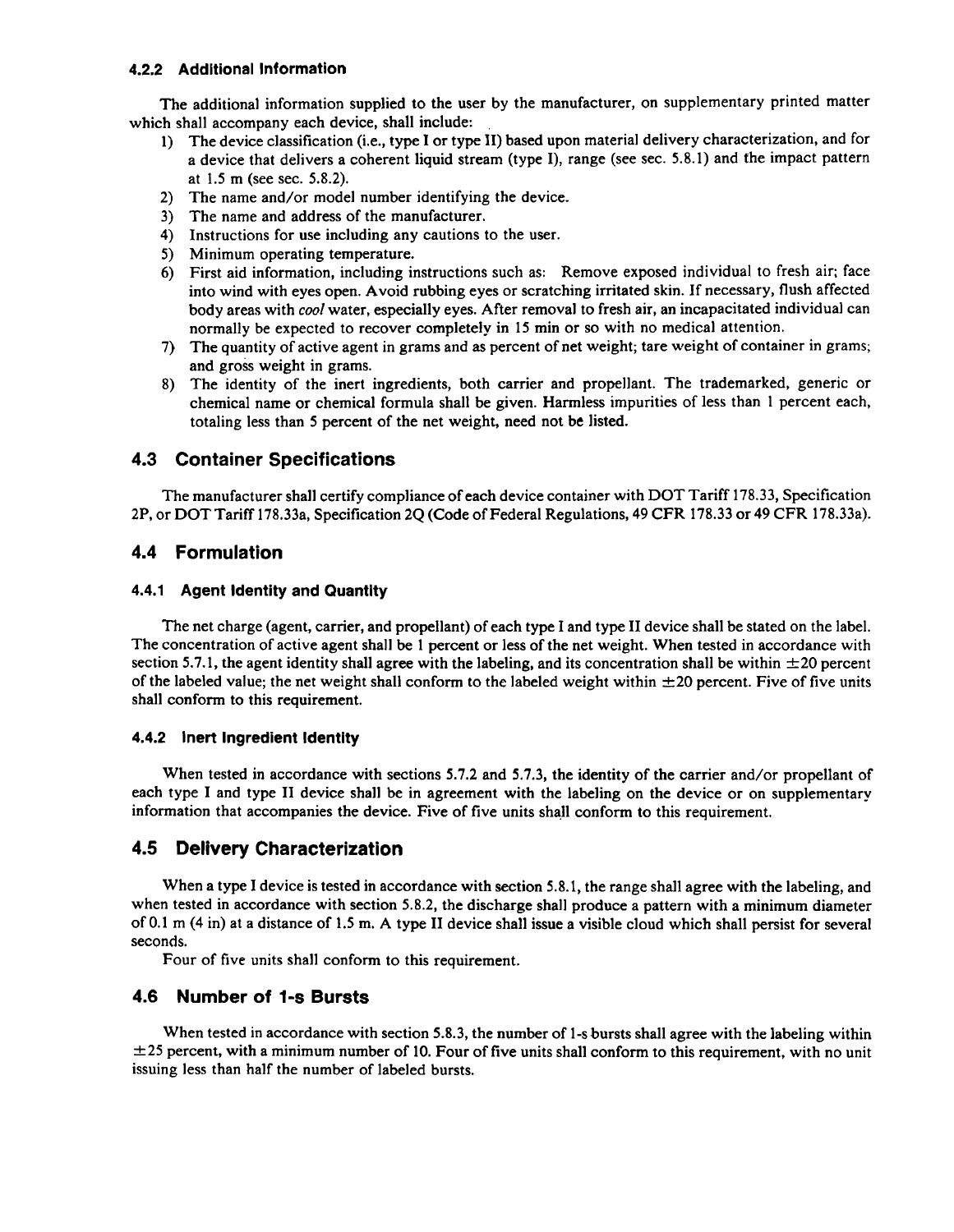## **4.7 Thermal Storage**

**When** tested in accordance with section 5.9, following a 30-d period of storage at elevated temperature, each type I and type **I1** device shall exhibit a weight loss of 2 percent or less; deliver a minimum of 75 percent of the average number of l -s bursts recorded for devices not exposed to thermal storage; at least four of five devices shall assay within  $\pm 20$  percent of the labeled agent quantity; and upon dissection, show no evidence of corrosion or deterioration.

#### **4.8 Minimum Operating Temperature**

When tested in accordance with section 5.10, at least four of five of the type I and type II devices shall function at  $-29$   $^{\circ}$ C ( $-20$   $^{\circ}$ F) or at the lowest operating temperature specified by the manufacturer, whichever is less.

#### **4.9 Drop Test Requirement**

When type I and type **I1** devices are tested in accordance with section 5.11, following the required number of drops from a height of **1.5** m (4.9 **ft),** none of the five devices shall rupture or have its valve malfunction, causing a weight loss of **more** than 20 percent of the net contents. Four of five devices shall experience a weight loss of no more than 10 percent of the net weight, sustain no damage which renders normal handling or storage unsafe, and shall function normally when triggered.

#### **4.10 Separable Housing Devices-Special Requirement**

Devices having an outer housing separable from the pressurized agent container, whether intended to give dual capability (e.g., nightstick, flashlight, etc.) or not, will be exposed to all tests with outer housing in place. In cases where configuration prevents attachment to test fixtures (e-g., long nightsticks), nonaerosol-related structures may be altered at the discretion of the test administrator.

## **5. TEST METHODS**

Caution: These tests are to be conducted only by persons familiar with the materials and precautions involved. **Some** *of these tests would be hazardous ifperformed without proper* **tmining** *or* **faciliries** 

#### **5.1 Test Specimens**

A total of 30 test specimens, selected at random from a single lot, are required to conduct the tests that follow.

#### **5.2 Physical Inspection**

Inspect five units and manufacturer-provided user information for compliance with sections 4.2 and 4.3 of this standard.

## **5.3 Test Conditions**

Unless otherwise stated, all tests shall be performed under laboratory conditions, i.e., at ambient atmospheric pressure and room temperature [approx 20 **'C**(68 **'F)].** 

#### **5.4 Instrumentation and Miscellaneous Equipment**

The following items are necessary to perform the required tests:

- a) Gas chromatograph(s) equipped with thermal conductivity or flame ionization detector.<br>b) A recorder or similar device to obtain a record of each chromatogram.
- **b)** A recorder or similar device to obtain a record of each chromatogram.
- **c)** A suitable device or method for obtaining areas under the **gas** chromatographic **peaks.**
- **d)** Vacuum sampling bottles (250 **mL).**
- e) Volumetric pipets and flasks.
- **f)** Hacksaw and/or metal shears.
- **g)** Can piercing valve with **gas**-tight septum.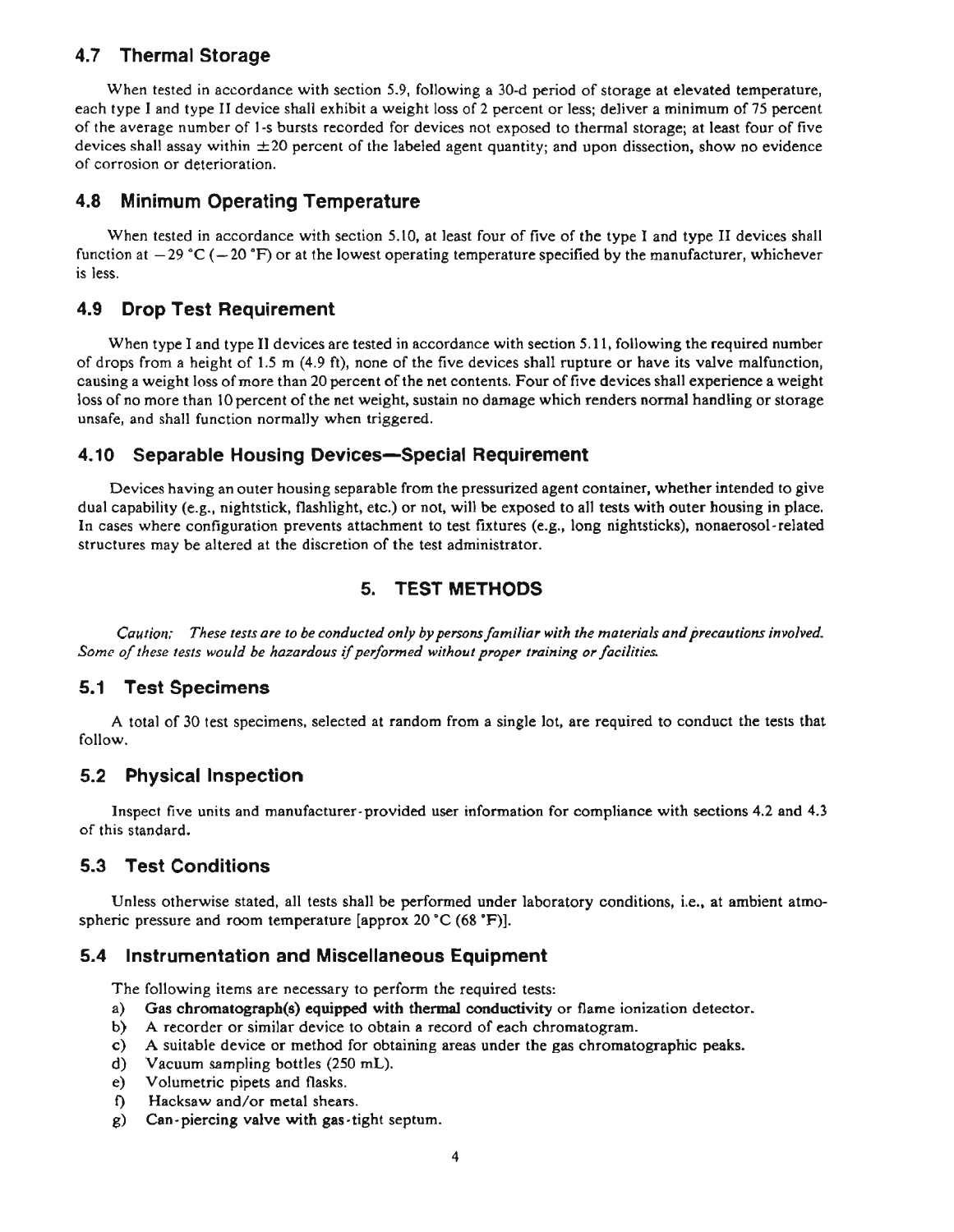- Microsyringes.  $h$
- Chemicals, best purity available.  $\mathbf{i}$
- $\ddot{\mathbf{i}}$ CS and CN of known purity.
- $\bf k$ Vacuum pump.
- $\mathbf{D}$ Various carriers and propellants of known chemical purity.
- m) Environmental chamber(s) capable of maintaining  $-29\pm 2$  °C ( $-20\pm 3.6$  °F) for 6 h and  $55\pm 2$  °C  $(131 \pm 3.6 \text{ °F})$  for 30 d.
- Laboratory balances capable of weighing devices  $>100$  g to an accuracy of  $\pm 0.1$  g and devices  $n)$  $<$ 100 g to an accuracy of  $\pm$ 0.01 g.
- A mechanical or electromechanical timer that will control the test specimen actuator so the device  $\Omega$ will issue bursts of  $1.0\pm0.1$  s.

#### **5.5 Preliminary Measurement**

Prior to conducting the tests that follow, weigh each of the 30 test specimens as received from the manufacturer. Devices with a gross weight  $>100$  g shall be reported to the nearest 0.1 g and those  $<100$  g shall be reported to the nearest 0.01 g.

#### **5.6 Constituent Sampling**

Select five test specimens at random. Affix a can-piercing valve with septum to the side of the container of each device, and collect a 0.1-mL specimen of the gas from each using a gas-tight syringe. Inject each 0. 1-mL sample into a separate evacuated 250-mL gas sampling bottle and retain the five samples for subsequent analysis in accordance with sections 5.7.2 and 5.7.3.

After collecting propellant samples, slowly depressurize the container of each sample device by completely venting the headspace gas through the can-piercing valve.

As an alternative to venting the headspace gas through the can-piercing valve, the entire device can be frozen in a liquid nitrogen bath and the contents can then be removed by dissecting the container with a hacksaw or metal-cutting shears. If the contents will freeze at a temperature of  $-76$  °C ( $-105$  °F), a dry ice-alcohol bath may be used. The contents of each container should be immediately placed in a covered Petri dish of known weight and placed in a chemical fume hood for a short time to allow the volatile vehicle (carrier/propellant) to evaporate at room temperature. When evaporation is complete, weigh the Petri dish to the accuracies stated in section 5.5 and calculate the net weight of the remaining constituents.

If the propellant has been removed from the container by venting, the container should simply be dissected and the contents removed to a covered Petri dish of known weight to enable determination of the net weight of the residual constituents.

Once the residual constituents have been removed from each container, the container parts shall be weighed, and the net weight of the container charge calculated as the difference between the gross and empty container weights.

Note whether the net weight of the total container contents agrees with that stated by the manufacturer to within  $\pm 20$  percent.

#### **5.7 Chemical Assay**

The chemical analysis of the constituents of the devices shall be performed by gas-liquid chromatographic techniques.

#### **5.7.1 Agent**

Either a thermal conductivity or flame ionization detector is recommended. Operating parameters and detection sensitivities will. depend on the particular gas chromatograph and detector combination. Recent publications give the following gas chromatographic conditions for analysis of CS and CN:

A. Column: 1.8-m glass column packed with 3 percent OV-101 on 80-100 mesh Supelcoport.

Column Temperature: Programmed from 150 to 250 "C over a 5-min period and held at 250 "C for 5 min [I] '.

**Numbers in brackets refer to the references in appendix A.**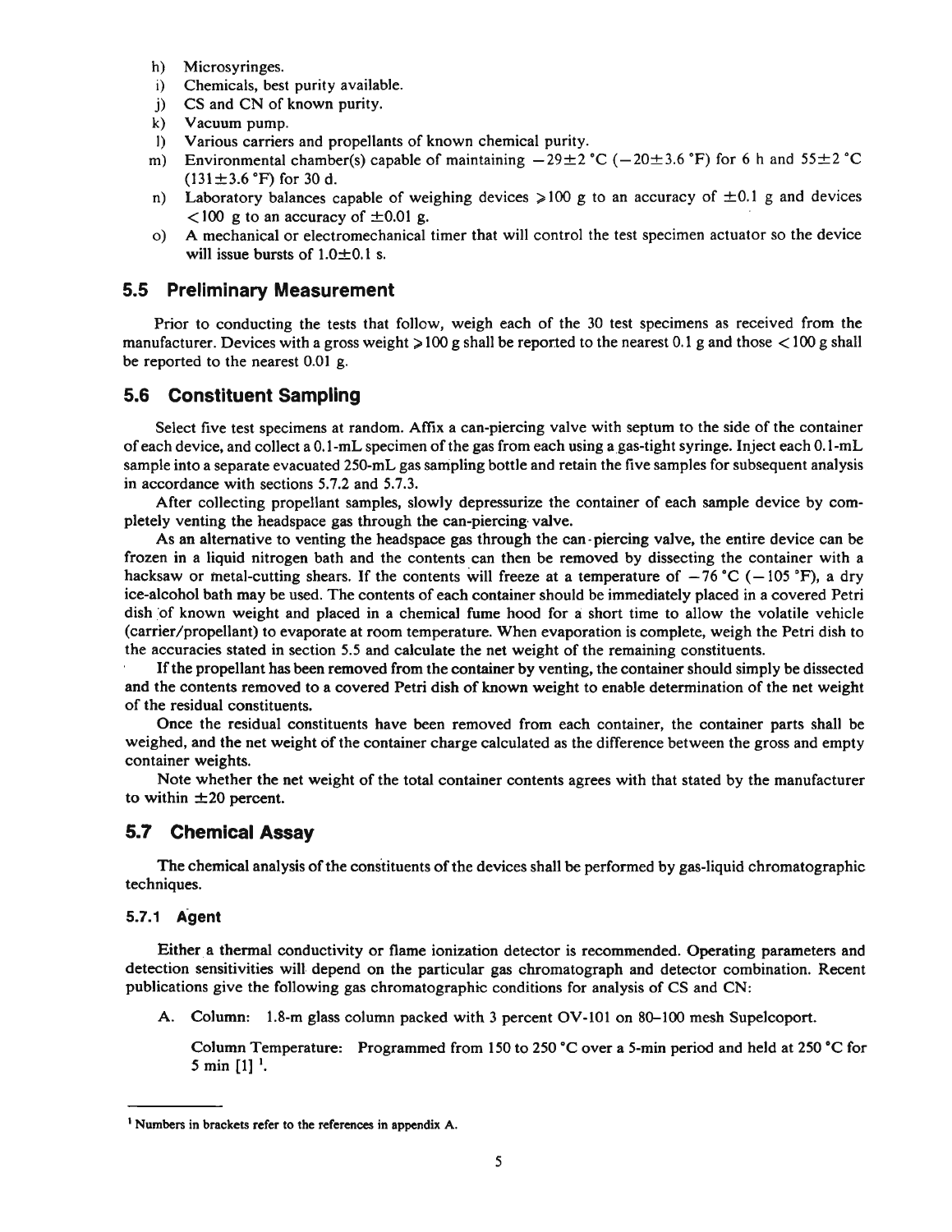B. Column: 1-m by 2-mm i.d. glass column packed with 2 percent OV-17 coated on Supelcoport acid washed-dimethyldichlorosilane (AW-DMCS) (100-120 mesh).

Column Temperature: Programmed from 100 to 270 °C at 15 °C  $\text{/min.}$ 

Detector Temperature: 260 °C [2].

Dissolve a weighed sample of CS or CN of known purity, as appropriate for the device under test, in a suitable solvent and dilute the solution serially to yield three standard solutions spanning the concentration range of interest, based upon the manufacturer-stated net weight of contents and agent concentration. A suitable internal standard may be used to obtain results of greater precision. At least two syringe injections of each of the three standards are then run on the gas chromatograph and the average area responses are plotted vs. the concentration (mg/mL or  $\mu$ g/mL) of agent, corrected to 100 percent purity. This calibration curve is used in determining the quantity of active agent.

Following calibration of the chromatograph, weigh an appropriate sample of the residue from each test Specimen and dissolve each sample in an appropriate volume of solvent, using serial dilution if necessary, to obtain a final solution concentration in the range of the calibration curves. Record all dilution factors.

Perform the gas chromatographic analyses of each test specimen in the same manner **as** for the calibration standards. Use the calibration curve to determine the percent by weight of the agent, taking into account the weight of the test sample and the serial dilution factors.

Calculate the total weight of active agent in the residue of each device as the product of the percent by weight of the active agent and the total weight of the residual constituents of the device as determined in section 5.6.

Divide the total weight of the active agent of each device by the calculated net weight of the contents (sec. 5.6) and multiply by 100 to determine the percent of active agent in the contents of the device. Note whether the concentration of the active agent  $(\%w/w)$  agrees with that stated by the manufacturer.

#### **5.7.2 Propellant**

The propellants used in the devices typically include  $N_2$ ,  $CO_2$ , or propane. Determine the chemical composition of the propellant constituent from the information provided by the manufacturer (sec. 4.1). Obtain a sample of the stated propellant gas of known purity. Select a chromatograph column and a detector (flame ionization or electron capture), appropriate for use with that gas, and determine the retention time of the standard gas using standard chromatograph calibration procedures.

Next, inject a sample from each of the specimens retained in the five 250-mL **gas** sample bottles into the chromatograph and determine the retention time and peak patterns under conditions of operation identical to those used to obtain the standard chromatogram. Note whether the propellant is the chemical stated by the manufacturer.

#### **5.7.3 Carrier**

The carriers used in the devices typically include dichlorodifluoromethane (Freon-12), chlorodifluoromethane (Freon-22), methylene chloride, **1,1,2-trichlorotrifluorethane** (Freon-TF), or 1,1,1 trichloroethane. Determine the chemical composition of the carrier constituent from manufacturer-provided information (sec. 4.2). Obtain a sample of the stated carrier of known purity. Select a chromatograph column and detector appropriate to the carrier chemical, and determine the retention time of the standard sample using standard chromatograph calibration procedures.

Inject samples collected from eadh device in accordance with section 5.6 into the chromatograph and determine the retention time under conditions of operation identical to those used to obtain the standard chromatogram. Note whether the carrier is the chemical stated by the manufacturer.

#### **5.8 Firing Tests**

#### **5.8.1 Range Test**

Mount the device on a test stand such as shown in figure 1 and connect a solenoid actuator to a timing device that meets the requirements of section 5.4. (An electronic photographic timer is suitable, or a camactuated microswitch driven by a low-rpm synchronous motor can be used.) Place type I test devices, mounted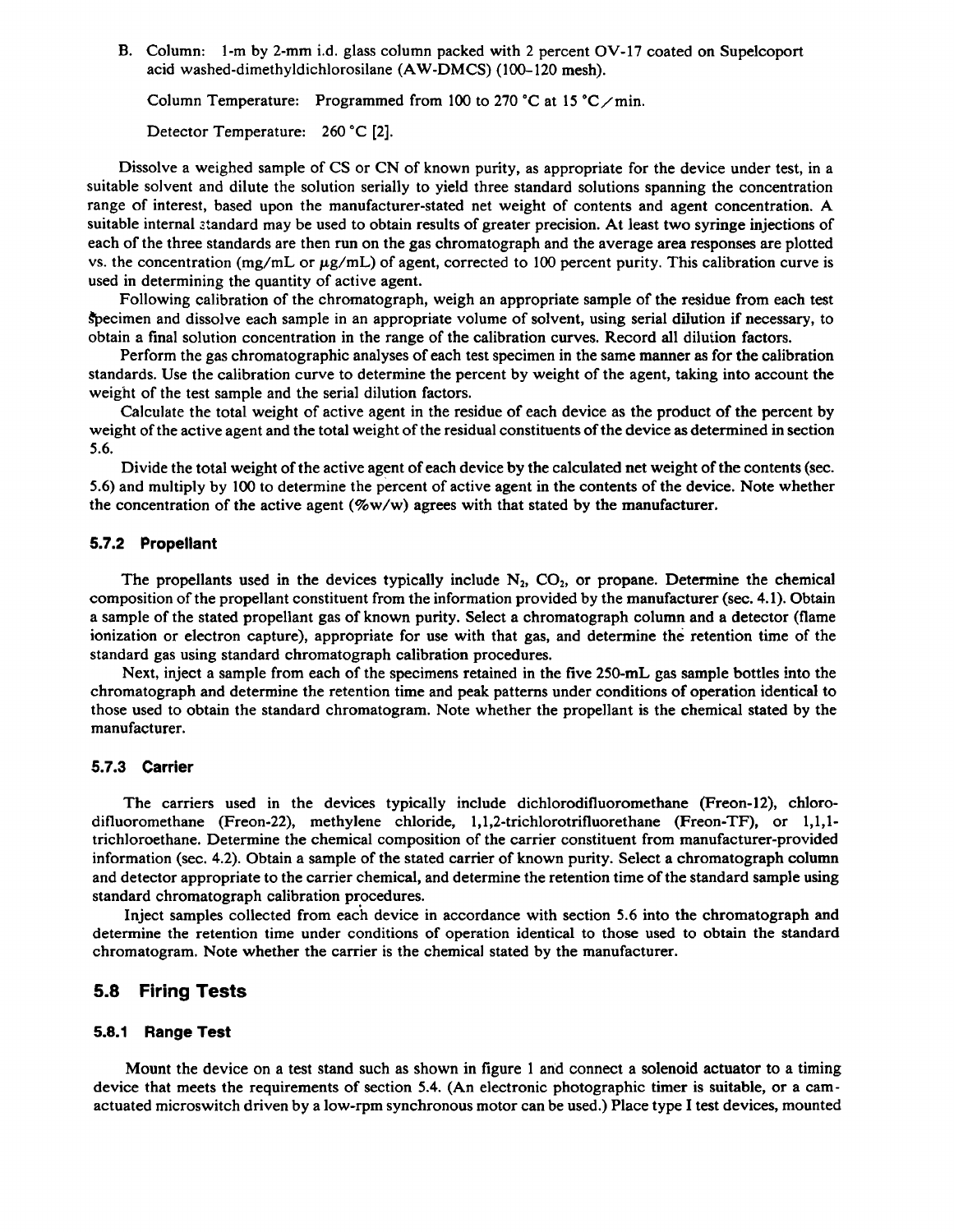

FIGURE 1. *Aerosol device test stand.* 



**FIGURE2. Test** *mnge.* 

on the test stand, in a test range as shown in figure 2. **Use** the timing devices to fire 1-sbursts from the device, while counting the number of bursts, until a consistent range measurement to the nearest 0.25 m has **been**  observed.

For type II devices, conduct the test described above, noting whether the device produces a fine aerosol fog or mist that persists and remains visible for several seconds, with no attempt to determine the delivery range.

Repeat this test for each of the required five **test specimens.**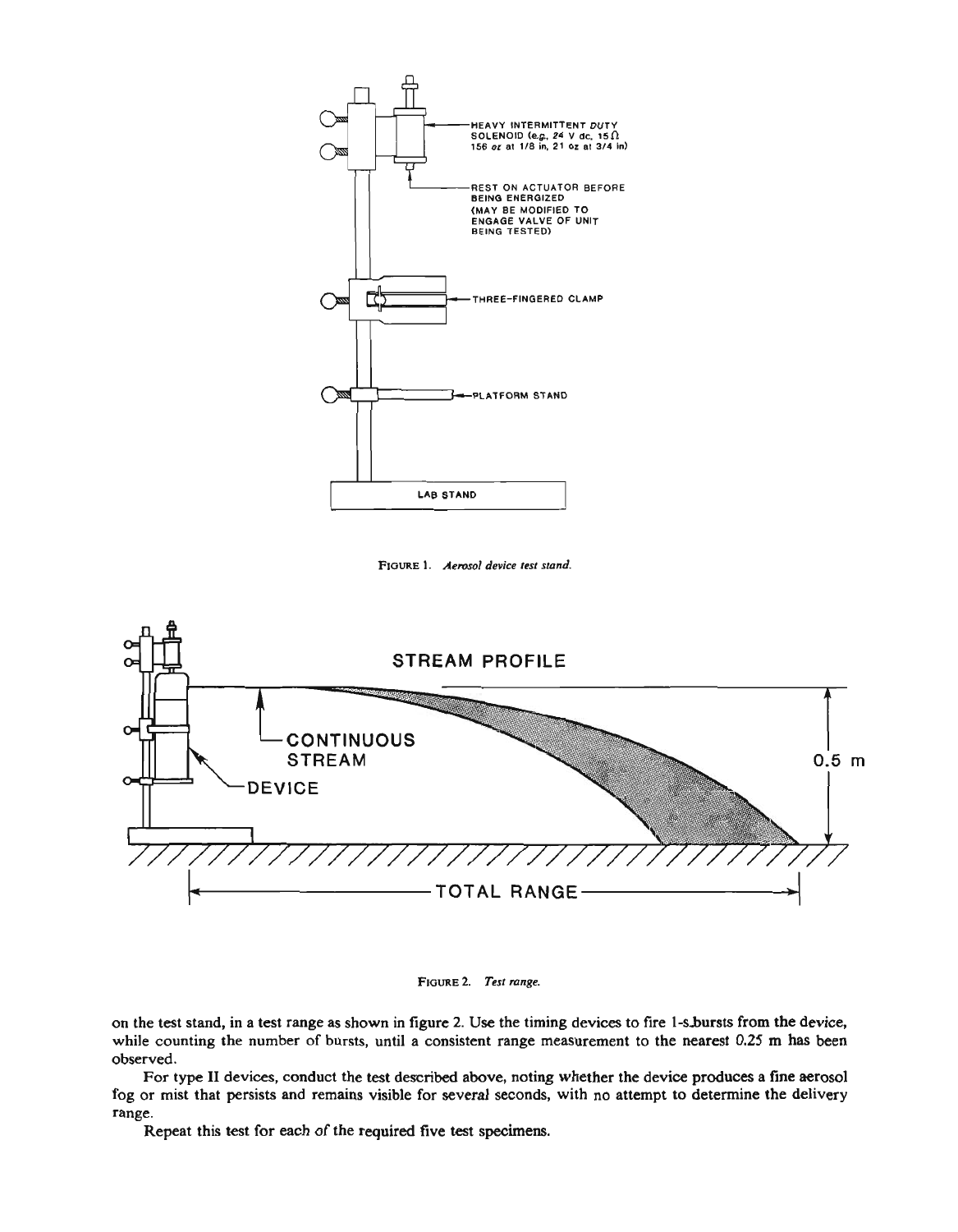#### **5.8.2 Impact Pattern (Type I Devices Only)**

Following completion of the **tests** described in section 5.8.1, the device still mounted on the test stand shall be placed in a test range as shown in figure 2. At I-min intervals, fire 1-sbursts against a paper target as shown in figure 3 and measure the impact pattern (fig. 4) to the nearest 0.5 cm. Again, maintain a record of the number of I-s bursts fired during this test.

Repeat the above test for each of the required five test specimens.



**FIGURE3.** *Impact pattern test* 

## **lMPACT PATTERN AT 1.5 m**



**Flov~a***4. Impact pattern* **measurements.**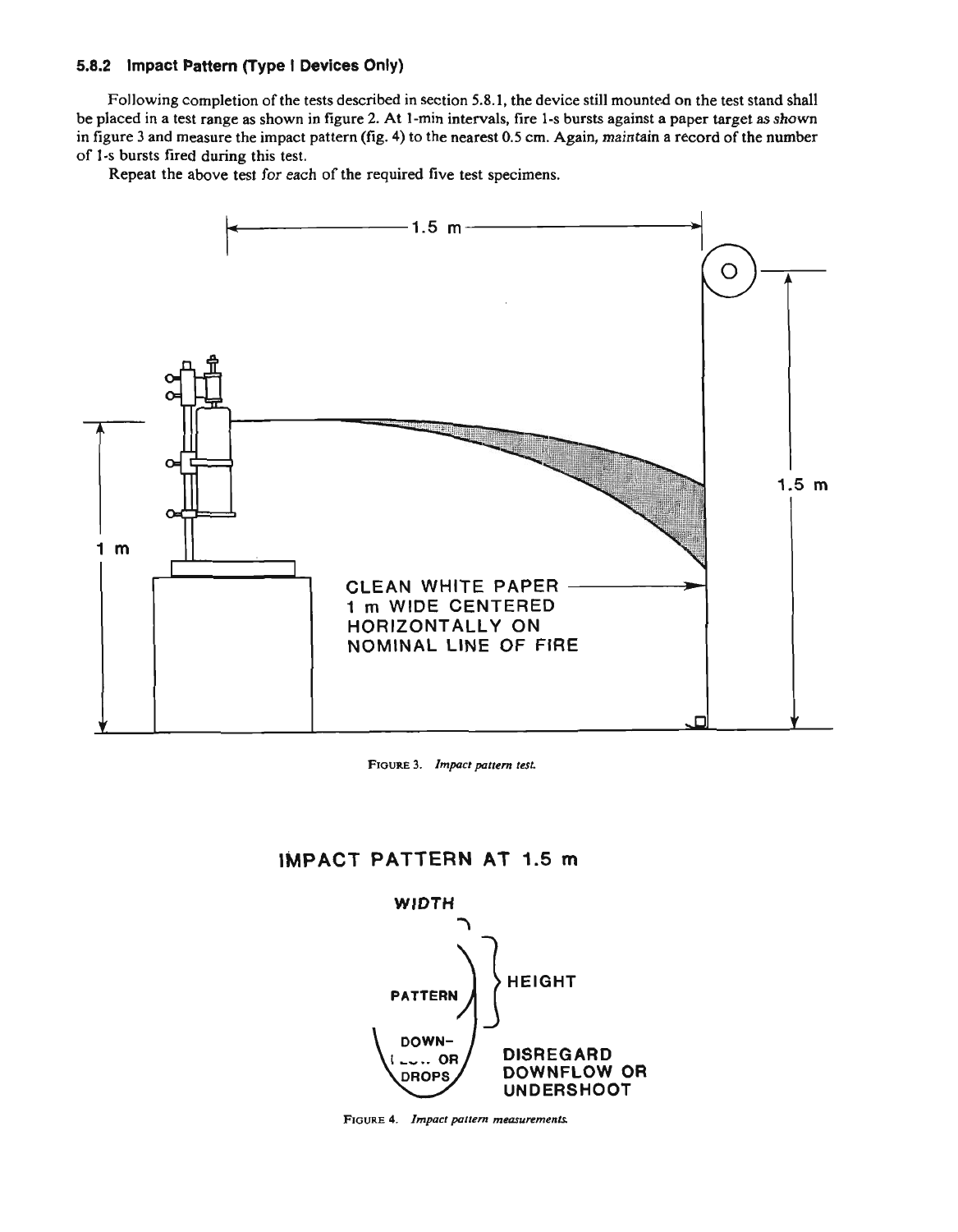#### **5.8.3 Number of 1-s Bursts**

Following the completion of the tests described in sections 5.8.1 and 5.8.2, as appropriate for the device under test, use the timing device to fire 1-s bursts, at 1-min intervals, until the visible spray is interrupted. Agitate the device as needed, if recommended by the manufacturer, and resume firing 1-s bursts until no additional product or gas is expelled. Record the total number of 1-s bursts, including those accumulated in sections 5.8.1 and 5.8.2. Note whether the total number of 1-s bursts is in agreement with that stated by the manufacturer (sec. 4.2.1).

Repeat this test for each of the five required test specimens.

#### **5.9 'Thermal Storage Test**

Place the 10 required test specimens in a chamber meeting the requirements of section 5.4 and store the devices at a controlled temperature of 55 °C (131 °F) for a period of 30 d. Inspect the device periodically, at least once a week, throughout the storage period for any evidence of deterioration or leakage.

At the end of the 30-d high temperature storage, the 10 devices shall be allowed to cool to ambient temperature. Weigh each device to the accuracies specified in section 5.5, and calculate the percent weight loss, if any.

Subject five of the test devices to the tests specified in section 5.8.3, and note the number of devices that deliver a minimum of 75 percent of the average number of 1-s bursts as determined previously by testing in accordance with section 5.8.3.

Subject the remaining five test devices that have been subjected to thermal storage to the active agent analysis as described in section 5.7.1. Examine each of the five devices, following dissection, for any evidence of corrosion or deterioration.

#### **5.10 Minimum Operating Temperature**

Place the required five test specimens in a chamber meeting the requirements of section 5.4, and adjust the temperature to  $-29$  °C ( $-20$  °F), or the minimum operating temperature specified by the manufacturer (sec. 4.2.2), whichever is lower. Allow the test specimen to equilibrate at the test temperature, and store at that temperature for a period of 6 h. Immediately following the storage at low temperature, remove the devices from the chamber one at a time, inspect for any evidence of thermal damage, and then operate the devices as specified by the manufacturer. Note any malfunctions that occur during operation.

#### **5.11 Drop Test**

Each of the five test specimens shall be dropped one time in each of five orientations: 1) base down, 2) top down with main axis of the device vertical to impact surface, 3) main axis of the device horizontal to impact surface, 4) base down with main axis of the device at an angle of 45" to the impact surface, and 5) top down with main axis of the device at an angle of 45° to the impact surface.

In all cases, the device shall be dropped from a height of  $1.5$  m (as measured from the bottom edge of the device to the impact surface) and allowed to strike a smooth concrete slab 10-cm (4 in) thick, or a concrete floor. A suitable protective barrier shall be installed between the test fixture and the test personnel.<br>Any suitable release system or guide may be employed, to ensure that the test specimen is dropped at the

appropriate test angle, so long as it does not interfere with the free fall of the device under test.

Following the drop tests as described above, each device shall be weighed to the accuracies required by section 5.5, to determine loss of contents as a percent of gross weight, and inspected for physical damage. Each device shall then be operated to determine whether it continues to function in a normal manner.